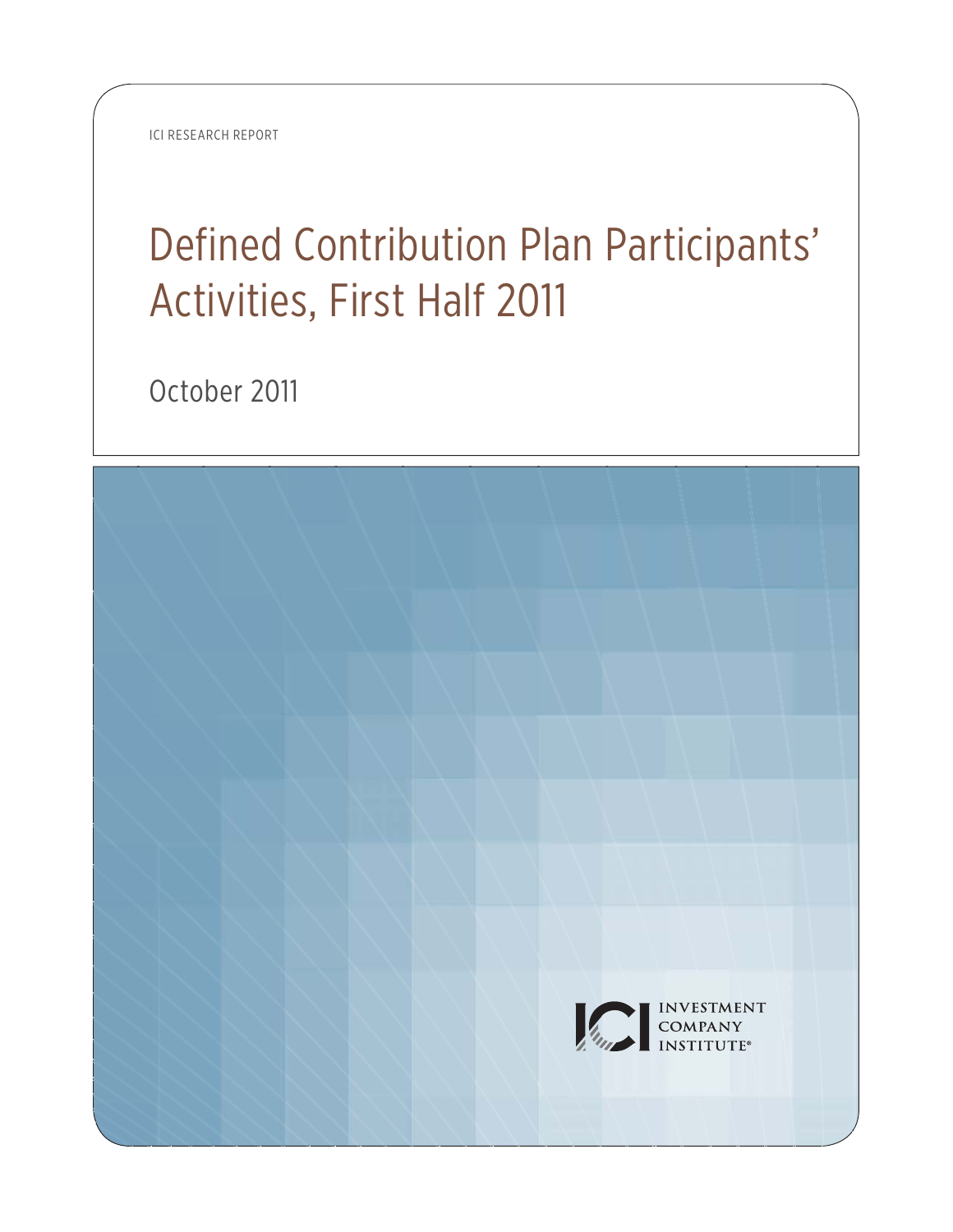The Investment Company Institute (ICI) is the national association of U.S. investment companies. ICI seeks to encourage adherence to high ethical standards, promote public understanding, and otherwise advance the interests of funds, their shareholders, directors, and advisers.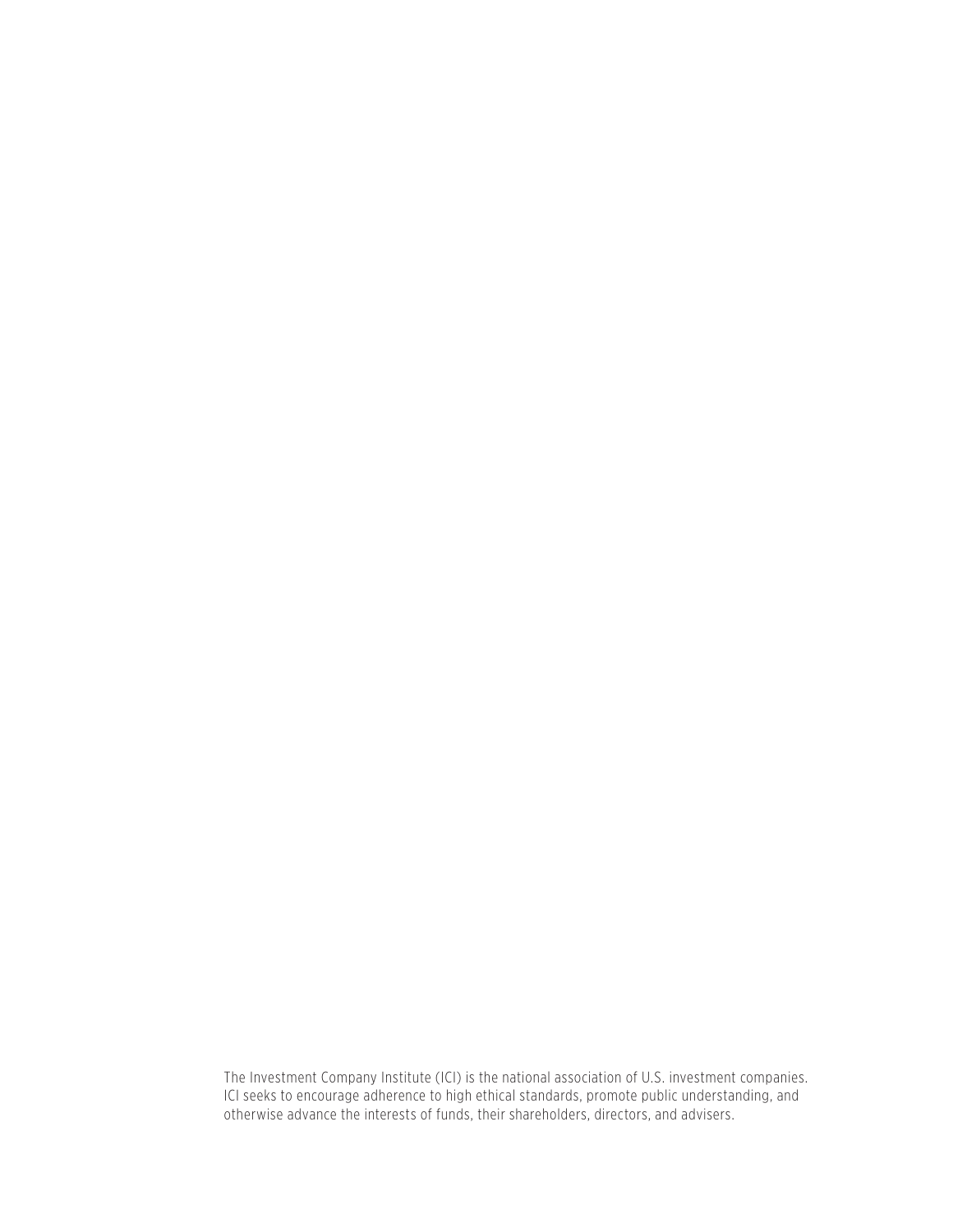# Defined Contribution Plan Participants' Activities, First Half 2011

## **Contents**

# **Figures**

| <b>FIGURE 1</b> 26 Percent of U.S. Retirement Assets Were Defined Contribution Plan Assets 2 |  |
|----------------------------------------------------------------------------------------------|--|
|                                                                                              |  |
| FIGURE 3 Defined Contribution Plan Participants' Activities in 2011:H1. 4                    |  |
|                                                                                              |  |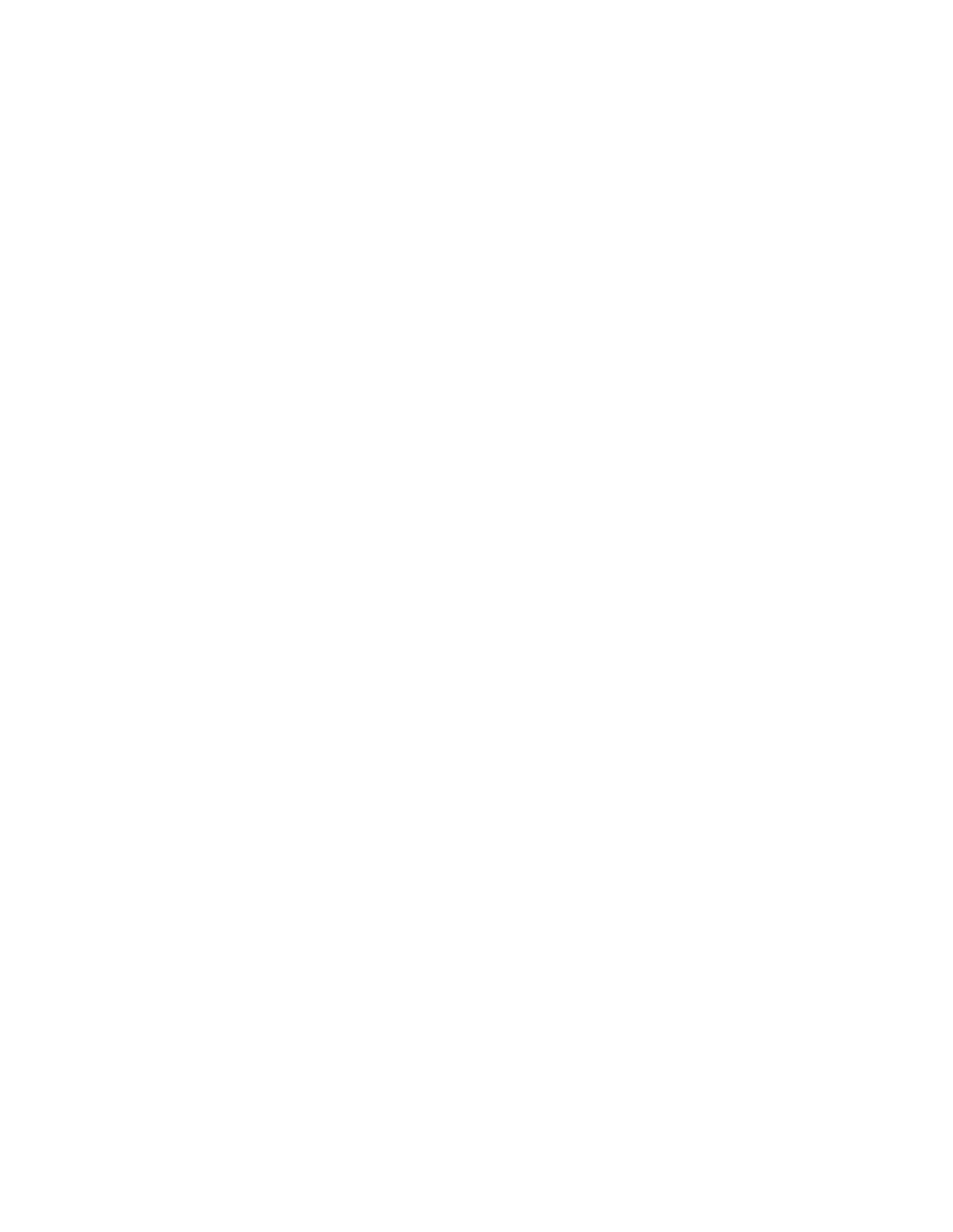# Defined Contribution Plan Participants' Activities, First Half 2011

*Sarah Holden, ICI Senior Director of Retirement and Investor Research, and Daniel Schrass, ICI Associate Economist, prepared this report.* 

### **Key Findings**

**DC plan withdrawal activity in the first half of 2011 remained low and was similar to the activity observed in the same time period a year earlier.** In the first half of 2011, 2.1 percent of DC plan participants took withdrawals, as was the case in the first half of 2010. Levels of hardship withdrawal activity also remained low. Only 1.1 percent of DC plan participants took hardship withdrawals during the first half of 2011, compared to 0.9 percent in the first half of 2010.

**The commitment to contribution activity in the first half of 2011 continued at the high rate observed in the first half of 2010.** Only 1.6 percent of DC plan participants stopped contributing in the first half of 2011, compared with 1.7 percent during the same time period a year earlier.

**Most DC plan participants stayed the course with their asset allocations as stock values wandered up and then down and then up again during the first six months of the year.** In the first half of 2011, 6.4 percent of DC plan participants changed the asset allocation of their account balances and 6.0 percent changed the asset allocation of their contributions. These levels of reallocation activity were slightly lower than the reallocation activity observed in the same time frame a year earlier.

**DC plan participants' loan activity edged up slightly by the end of June 2011, a pattern of activity that also was observed in the wake of the bear market and recession earlier in the decade.** At the end of June 2011, 18.3 percent of DC plan participants had loans outstanding, compared with 18.2 percent at year-end 2010.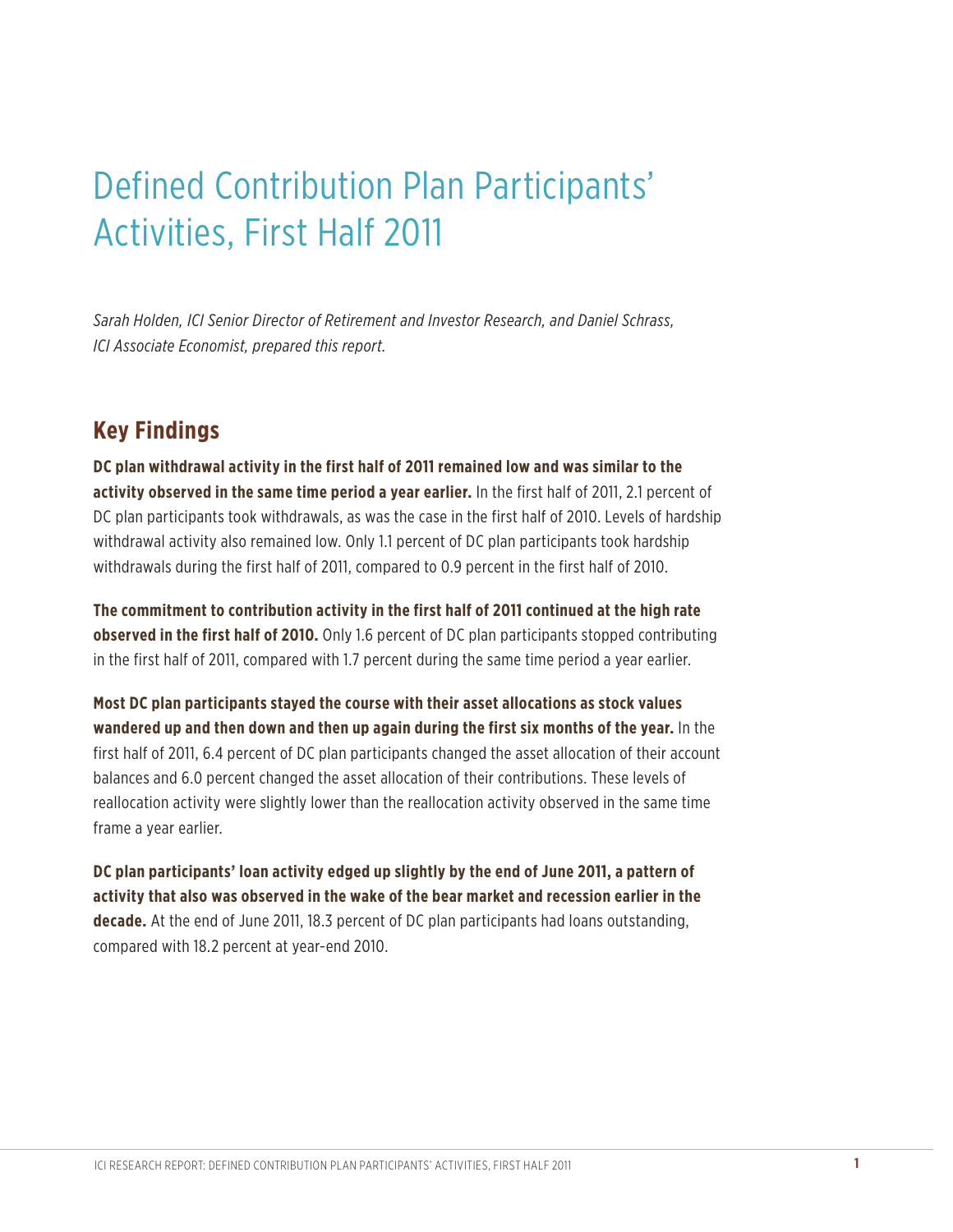#### **Introduction**

Defined contribution (DC) plan assets are a significant component of Americans' retirement assets, representing more than one-quarter of the total retirement market (Figure 1) and almost one-tenth of U.S. households' aggregate financial assets at the end of the second quarter of 2011.<sup>1</sup> To measure participant-directed changes in DC plans, ICI has been tracking participant activity through recordkeeper surveys since 2008.<sup>2</sup> This report updates results from ICI's survey of a cross section of recordkeeping firms representing a broad range of DC plans and covering nearly



1 Annuities include all fixed and variable annuity reserves at life insurance companies less annuities held by IRAs, 403(b) plans, 457 plans, and private pension funds (including 401(k) plans).

<sup>2</sup> Federal pension plans include U.S. Treasury security holdings of the civil service retirement and disability fund, the military retirement fund, the judicial retirement funds, the Railroad Retirement Board, and the foreign service retirement and disability fund. These plans also include securities held in the National Railroad Retirement Investment Trust and the Federal Employees Retirement System (FERS) Thrift Savings Plan (TSP).

3 Other DC plans include 403(b) plans, 457 plans, and private employer-sponsored DC plans without 401(k) features.

e Data are estimated.

p Data are preliminary.

Note: Components may not add to the total because of rounding.

Sources: Investment Company Institute, Federal Reserve Board, Department of Labor, National Association of Government Defined Contribution Administrators, American Council of Life Insurers, and Internal Revenue Service Statistics of Income Division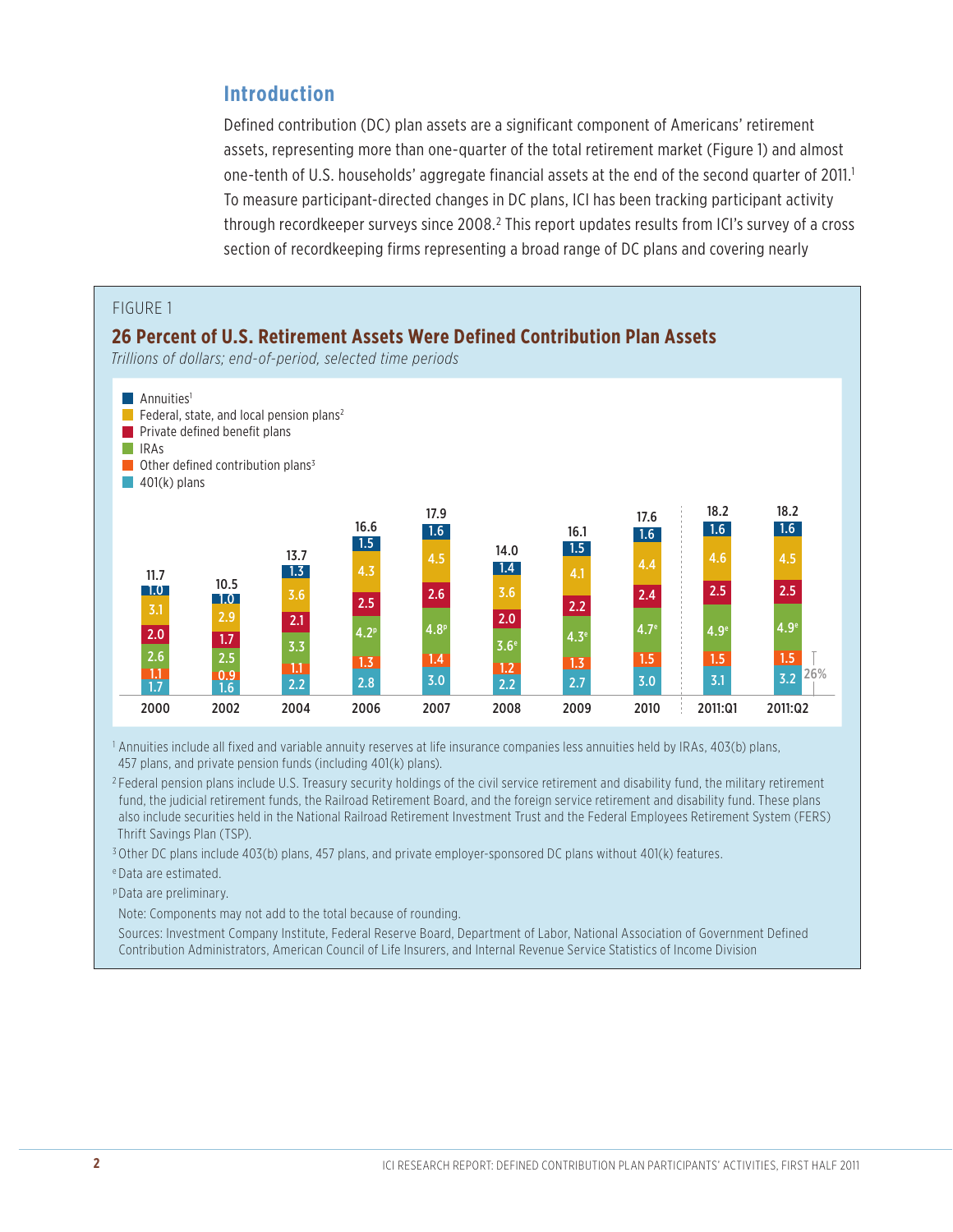24 million employer-based DC retirement plan participant accounts as of June 2011. The broad scope of the recordkeeper survey provides valuable inferences about recent withdrawal, contribution, asset allocation, and loan decisions of participants in these plans. The most recent survey covered DC plan participants' activities in the first six months of 2011, with stock prices rising through mid-February, then falling through mid-March, then rising again by the end of April, then falling again through mid-June, before rising again by the end of June (Figure 2). On net, the S&P 500 total return index was up 6.0 percent over the first half of 2011.

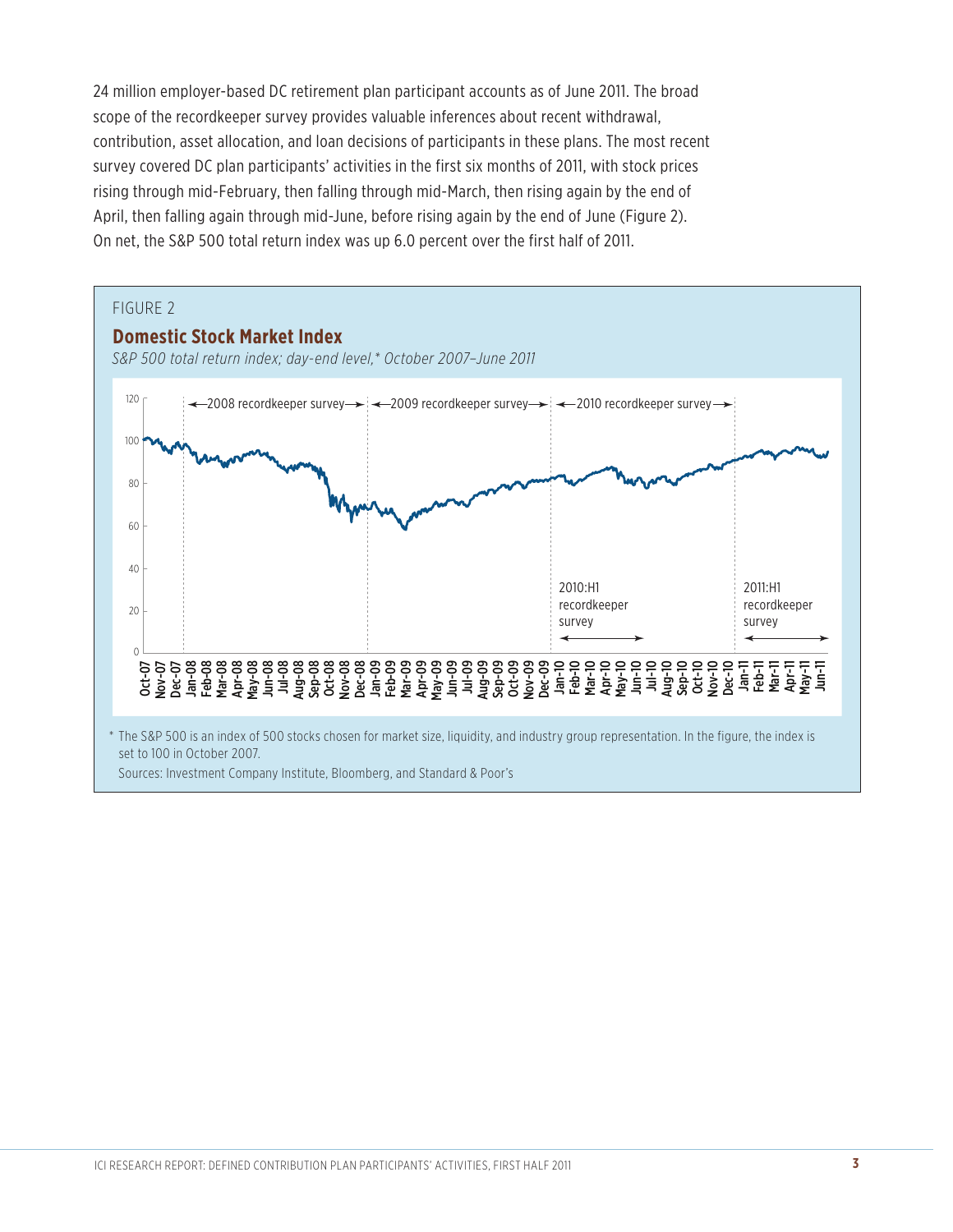#### **DC Plan Participants' Activities in 2011:H1**

The withdrawal and contribution data indicate that essentially all DC plan participants continued to save in their retirement plans at work. DC plan participants' withdrawal activity during the first half of 2011 was in line with activity observed during the first half in the prior year, and a negligible share of participants stopped contributing during the first half of 2011. In 2011:H1, 2.1 percent of DC plan participants took withdrawals from their DC plan accounts, with 1.1 percent taking hardship withdrawals (Figure 3).<sup>3</sup> While overall withdrawal activity was similar to the first six months of 2010, hardship withdrawal activity was slightly higher. A negligible share of DC plan participants stopped contributing in the first half of 2011. In 2011:H1, only 1.6 percent of DC plan participants stopped contributing, compared with 1.7 percent in 2010:H1. It is possible that some of these participants stopped contributing because they reached the annual contribution limit.<sup>4</sup>

The survey of recordkeeping firms also gathered information about asset allocation changes in DC account balances or contributions. During the first six months of 2011, 6.4 percent of DC plan participants had changed the asset allocation of their account balances, compared with 6.6 percent in the first half of 2010 (Figure 3).<sup>5</sup> Reallocation activity regarding contributions followed a similar pattern of activity, and 6.0 percent of DC plan participants changed the asset allocation of their contributions in 2011:H1, compared with 6.3 percent of DC plan participants in 2010:H1.



Source: ICI Survey of DC Plan Recordkeepers (January–December 2008; January–December 2009; January–December 2010; January–June 2010; January–June 2011)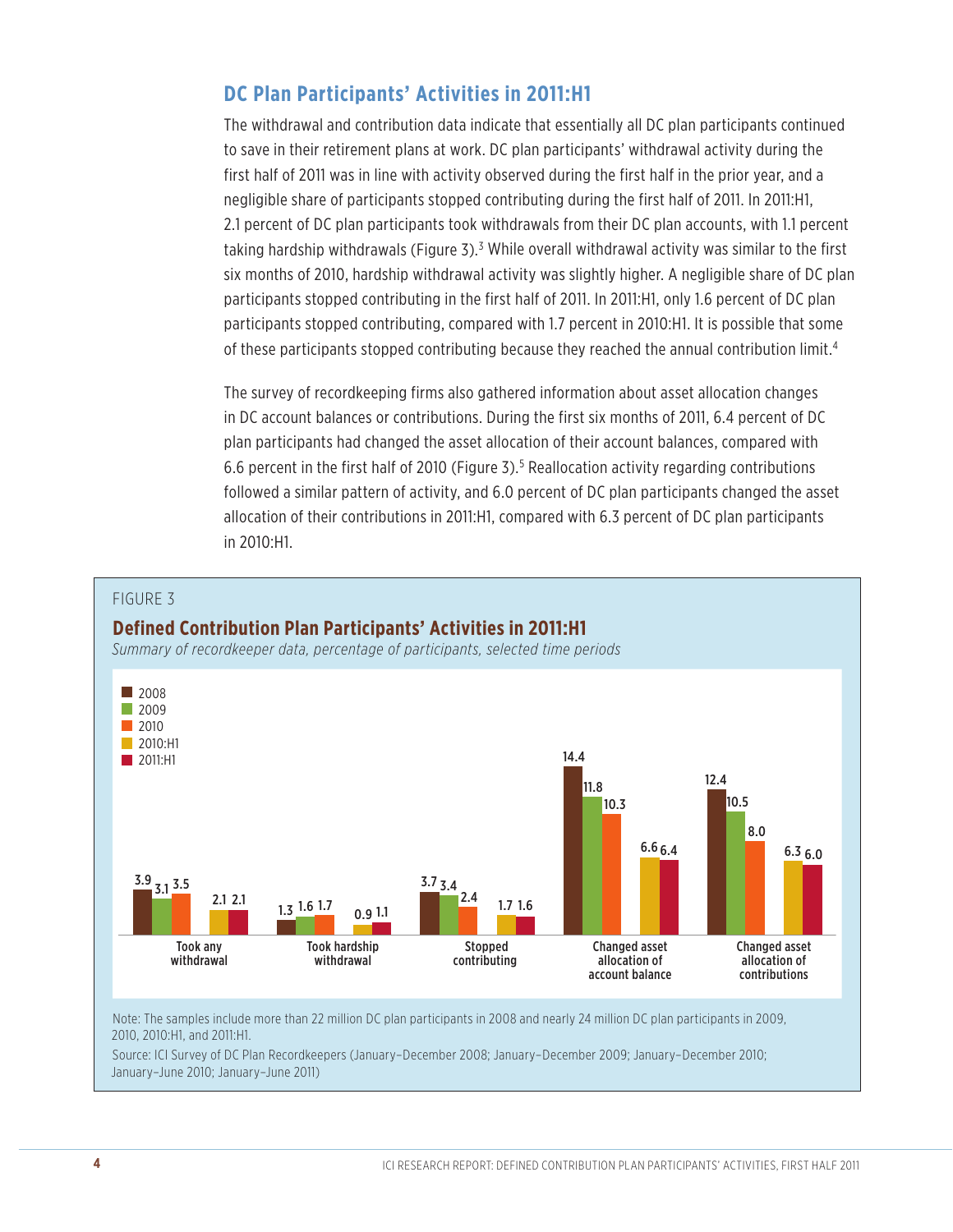Loan activity edged up a bit in the first half of 2011, although it remained in line with the experience of the past several years.<sup>6</sup> This pattern of activity is similar to that observed in the wake of the bear market and recession earlier in the decade (Figure 4).<sup>7</sup> The sample of recordkeepers reported that as of June 2011, 18.3 percent of DC plan participants had loans outstanding compared with 18.0 percent at the end of March 2011 and 18.2 percent at the end of December 2010.

#### FIGURE 4

#### **401(k) Loan Activity**

*Percentage of 401(k) participants who had loans outstanding; end-of-period; 1996–2007, October 2008, 2008:Q4–2011:Q2*



(October 2008–June 2011)

#### **Additional Reading**

- » "The U.S. Retirement Market, Second Quarter 2011" Available at www.ici.org/pressroom/news/ret\_11\_q2.
- » *Commitment to Retirement Security*  Available at www.ici.org/pdf/ppr\_11\_com\_ret.pdf.
- » *Enduring Confidence in the 401(k) System*  Available at www.ici.org/pdf/ppr\_10\_ret\_saving.pdf.
- » *ICI Resources on 401(k) Plans* Available at www.ici.org/401k.
- » "Helping Working Americans Achieve a Financially Secure Retirement: How the 401(k) Is Succeeding" Available at www.ici.org/pressroom/speeches/11\_pss\_ayco\_401k.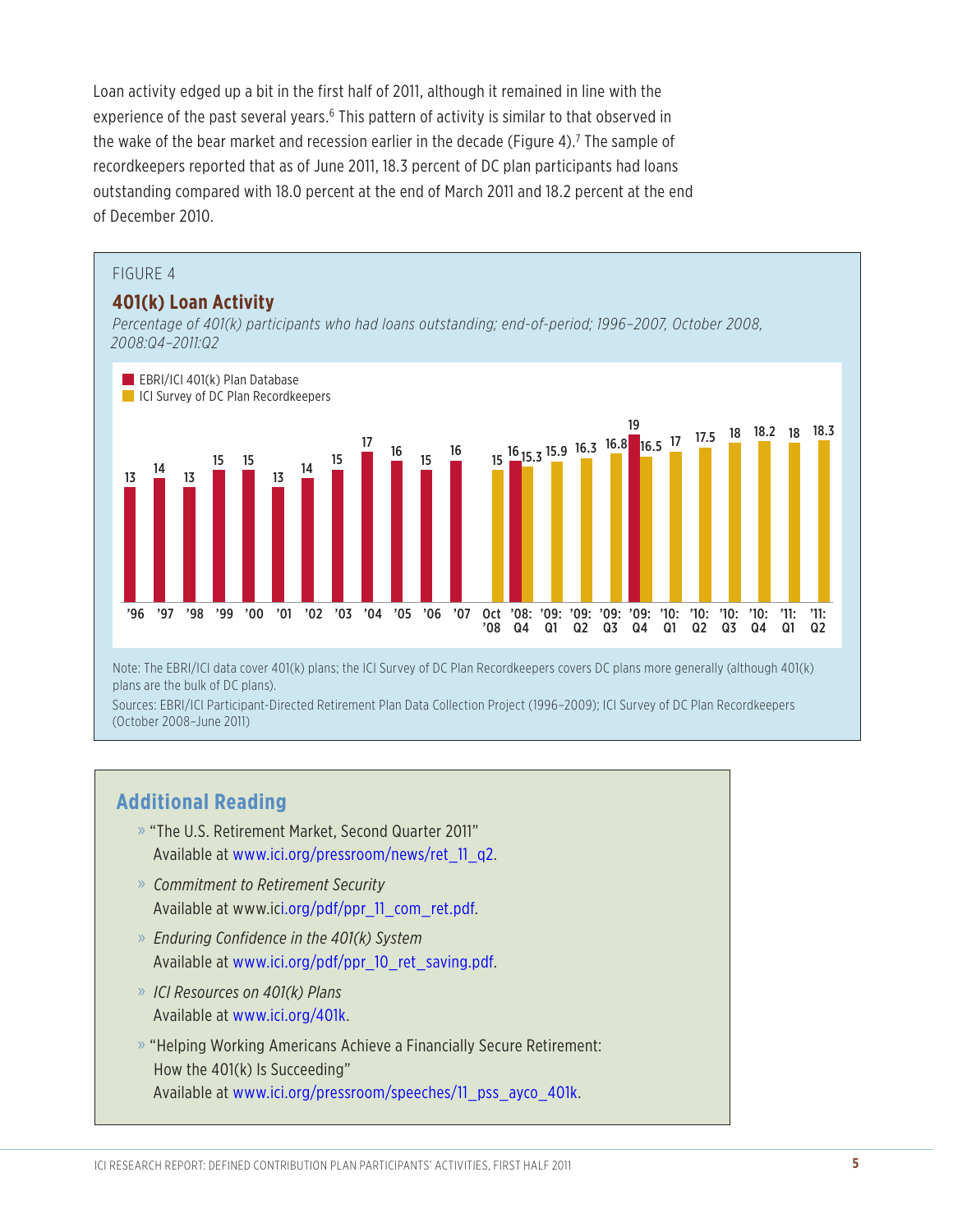#### **Notes**

- <sup>1</sup> Total financial assets of U.S. households were \$49.4 trillion at the end of 2011:Q2. See Federal Reserve Board 2011. For additional data on the U.S. retirement market, see Investment Company Institute 2011.
- <sup>2</sup> This report updates recordkeeper survey data first published for year-to-date October 2008. See note 2 in Holden and Schrass 2011 for references to previous updates of the survey.

Caution should be exercised when comparing the results from the surveys for different time periods. Data should only be compared for similar time periods because it is important to compare time periods of equal length and the same timing during the year. For example, if there are any effects that are typical for the beginning of the year (e.g., people getting bonuses to invest, profit-sharing contributions occurring in the first quarter, people reacting to upcoming taxes, people reacting to past holiday spending), then it is important to compare time periods that may experience these similar "seasonal" effects. In addition to these seasonal effects, DC plan participant activity may be influenced by cyclical factors (e.g., recent stock market returns). Whereas some participants may visit their asset allocations at the beginning of the year and not again, it is not possible to translate the year-to-date figures into an estimate of activity for the whole year.

- <sup>3</sup> There are two types of withdrawals possible from DC plans: nonhardship and hardship. An in-service withdrawal occurs if the participant is still employed by the plan sponsor. Generally, participants withdrawing after age 59½ are categorized as nonhardship withdrawals. A participant seeking a hardship withdrawal must demonstrate financial hardship and generally faces a 10 percent penalty on the taxable portion of the withdrawal. If a plan allows loans, participants are generally required to first take a loan before they are permitted to take a hardship withdrawal.
- <sup>4</sup> The recordkeepers typically remove participants who are no longer working for the employer sponsoring the plan. It would not be correct to include such separated, retired, or terminated participants, because they cannot contribute. The goal of the survey is to measure the activity of active DC plan participants.
- <sup>5</sup> Annual rates of account balance reallocation activity observed in the ICI Survey of DC Plan Recordkeepers for 2008, 2009, and 2010 are consistent with the behavior observed in earlier years in other data sources. Historically, recordkeepers find that in any given year, DC plan participants generally do not rebalance in their accounts (for references to this research, see note 80 in Holden, Brady, and Hadley 2006; and discussion of changes in asset allocation and note 42 in Holden, VanDerhei, and Alonso 2010).
- <sup>6</sup> Although the ICI Survey of DC Plan Recordkeepers consistently finds a slightly lower percentage of DC plan participants with loans outstanding as compared with the EBRI/ICI 401(k) database, the EBRI/ICI data exhibit a similar upward trend in 2009. The EBRI/ICI 401(k) database update reports loan activity among 401(k) participants in plans that allow loans. At year-end 2009, 89 percent of participants in the database were in plans that offer loans; among those participants, 21 percent had loans outstanding at year-end 2009. This translates to 19 percent of all active 401(k) participants having loans outstanding. The year-end 2009 EBRI/ICI database includes statistical information about 20.7 million 401(k) participants in 51,852 plans, with \$1.210 trillion in assets. See Holden, VanDerhei, and Alonso 2010.
- $<sup>7</sup>$  The National Bureau of Economic Research dates the recession earlier in the decade to have occurred</sup> between March 2001 and November 2001. The latest recession was dated to have occurred between December 2007 and June 2009. See National Bureau of Economic Research 2010.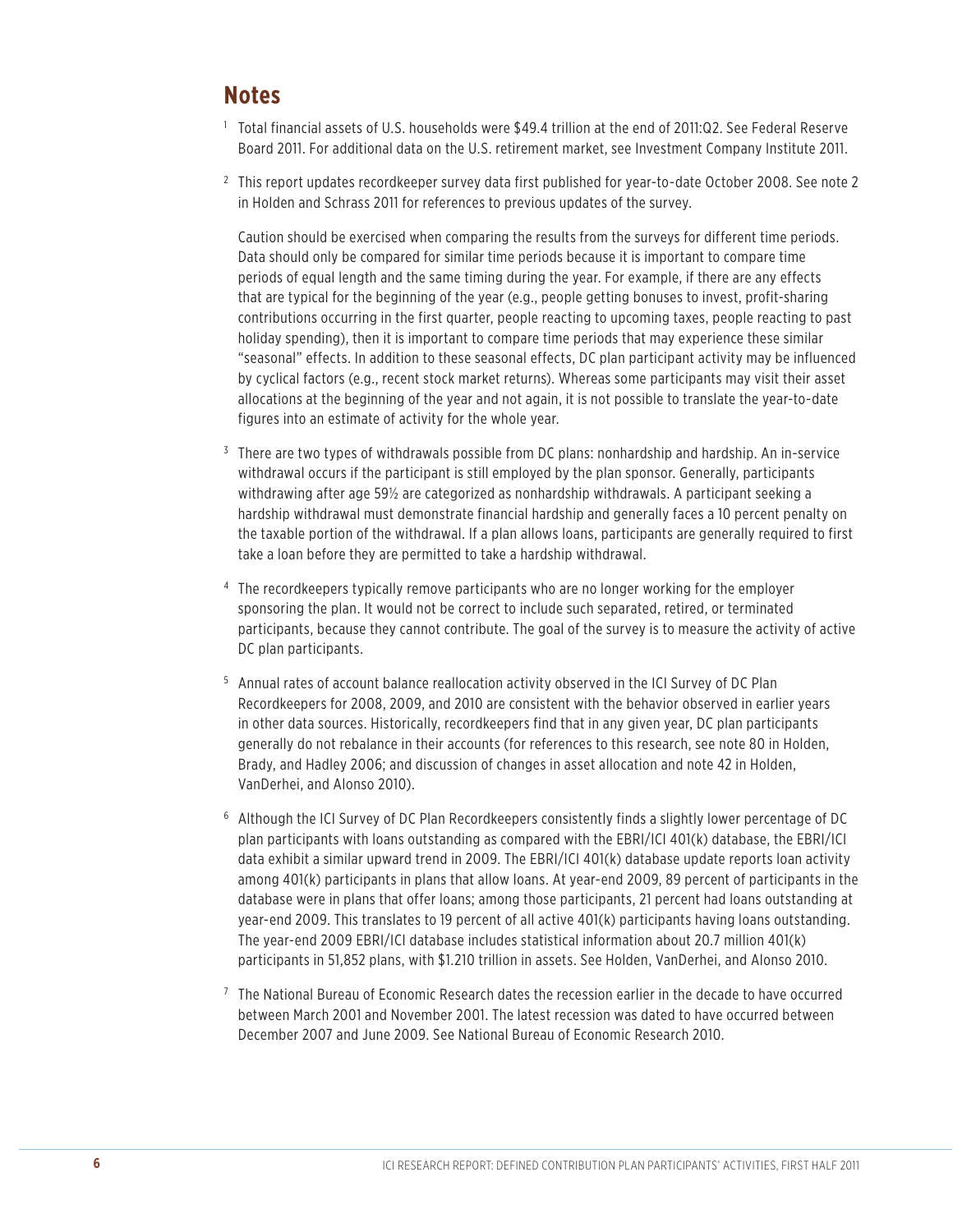### **References**

Federal Reserve Board. 2011. *Flow of Funds Accounts of the United States: Flows and Outstandings Second Quarter 2011*, Z.1 Release (September). Washington, DC: Federal Reserve Board. Available at www.federalreserve.gov/releases/z1/current/.

Holden, Sarah, Peter Brady, and Michael Hadley. 2006. "401(k) Plans: A 25-Year Retrospective." *Investment Company Institute Perspective* [12, no. 2 \(November\). Available at www.ici.org/pdf/](http://www.ici.org/pdf/per12-02.pdf) per12-02.pdf.

Holden, Sarah, and Daniel Schrass. 2011. *Defined Contribution Plan Participants' Activities, First Quarter 2011*[. Washington, DC: Investment Company Institute \(August\). Available at www.ici.org/pdf/](http://www.ici.org/pdf/ppr_11_rec_survey-q1.pdf) ppr\_11\_rec\_survey-q1.pdf.

Holden, Sarah, Jack VanDerhei, and Luis Alonso. 2010. "401(k) Plan Asset Allocation, Account Balances, and Loan Activity in 2009." *Investment Company Institute Perspective* 16, no. 3, and *EBRI Issue Brief*, no. 350 (November). Washington, DC: Investment Company Institute and Employee Benefit Research Institute. Available at www.ici.org/pdf/per16-03.pdf.

Investment Company Institute. 2011. "The U.S. Retirement Market, Second Quarter 2011" (September). Available at www.ici.org/info/ret\_11\_q2\_data.xls.

National Bureau of Economic Research. 2010. "U.S. Business Cycle Expansions and Contractions" (September 20). Available at www.nber.org/cycles/cyclesmain.html.

S&P 500. New York, NY: Standard & Poor's.